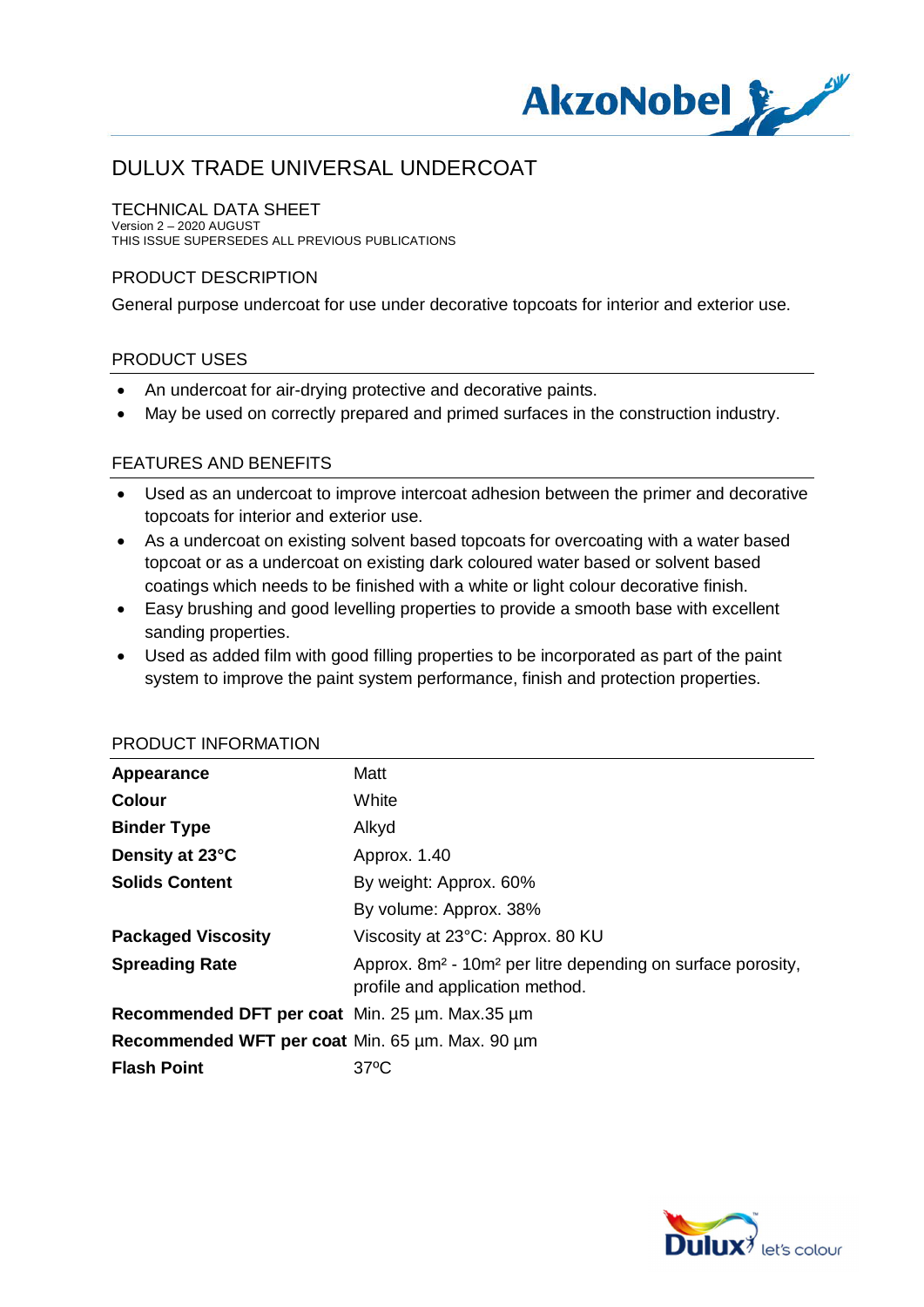

## APPLICATION INFORMATION

| Mixing                                | Stir until homogeneous with a flat paddle.                                                                                                                                                                                                         |
|---------------------------------------|----------------------------------------------------------------------------------------------------------------------------------------------------------------------------------------------------------------------------------------------------|
| <b>Application Surface conditions</b> | Surface Temperature between 10 - 35°C. Relative Humidity<br>between 10 - 85 % OR 2°C above dew point minimum.                                                                                                                                      |
| Application methods                   | Brush, roller or spray application.                                                                                                                                                                                                                |
| Thinner                               | Thinning not recommended. Ready for use after thorough<br>stirring for brush or roller applications. Mineral Turpentine if<br>required for spraying to maximum of 5 - 10% of product<br>volume.                                                    |
| <b>Drying Time</b>                    | Touch dry 4 hours at 23°C.                                                                                                                                                                                                                         |
| <b>Recoating Time</b>                 | 18 hours at 23°C (drying times will be extended during cold,<br>wet or humid conditions).                                                                                                                                                          |
| Cleaning of equipment                 | After use, remove as much product as possible, and then<br>clean immediately with Dulux Pre-Paint Brush Cleaner<br><b>Degreaser</b> or Mineral Turpentine.                                                                                         |
| <b>Substrates</b>                     | Suitable for correctly prepared and primed cement plaster,<br>gypsum plaster, concrete, fibre cement, PVC, galvanised<br>iron, mild steel & iron, composite boarding and wooden<br>surfaces.                                                       |
| Precautions:                          | Do not apply during cold (below 10°C) or wet weather.                                                                                                                                                                                              |
|                                       | Not suitable as a primer.                                                                                                                                                                                                                          |
|                                       | Not suitable for direct application to powdery or friable<br>surfaces whether previously painted or not.                                                                                                                                           |
|                                       | Not designed to withstand natural weathering. It should be<br>recoated in 2 to 3 days. If left uncoated for extended<br>periods, sanding will be required before application of the<br>topcoat. Not to be used as part of paint systems for roofs. |
| <b>Coats Required</b>                 | 1 coat but may require a $2nd$ coat depending on the<br>application.                                                                                                                                                                               |
| <b>Top Coating</b>                    | After application, the dry, hard film should be lightly sanded<br>to give a smooth finish before over-coating with two coats<br>finishing paint. Can be over-coated with most Dulux<br>decorative finishes.                                        |

#### SURFACE PREPARATION

Ensure that surfaces are sound and free from dust, oil, grease, dirt, and debris. Surfaces must be thoroughly dry - no more than 12% moisture content.

After application, the dry, hard film of **Dulux Trade Universal Undercoat** should be lightly sanded to give a smooth finish. Remove sanding dust before over-coating with Dulux decorative finish.

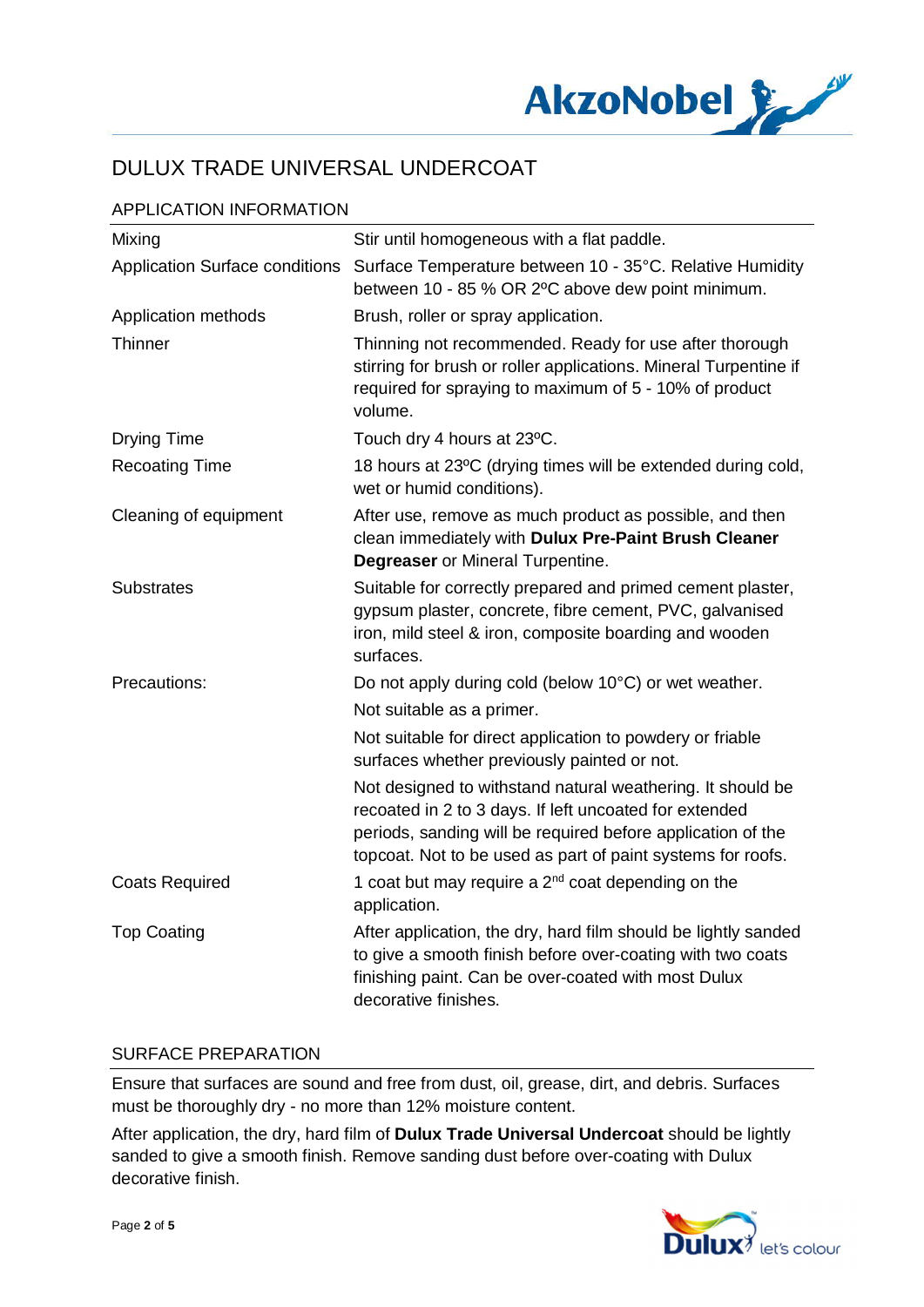

## SURFACE PREPARATION

#### NEW SURFACES

### **Cement Plaster (non-friable), Composite Boarding and Fibre Cement**

- · Fresh cement plaster should be allowed one week drying for every 5mm thickness; and longer in cold or damp weather conditions.
- · Spot-prime metal strips and nail heads with the appropriate metal primer**.**
- · Prime with one coat of **Dulux Trade Alkali Resistant Primer** or **Dulux Plaster Primer**.
- · For very absorbent surfaces more than one coat **Dulux Trade Alkali Resistant Primer** or **Dulux Plaster Primer** could be required to achieve correct binding and sealing properties.

### **Gypsum Plaster - Interior**

- · Newly applied Gypsum Plaster can present variable surface finishes based on the application method, the quality and type of gypsum plaster used. This can present variability in the finish of the applied gypsum in terms of surface hardness, texture and porosity. This may require added attention during priming.
- · Ensure the gypsum plaster is sound, non-friable, applied and cured as per the manufacturers specifications.
- · After wiping down the gypsum plaster, no chalky powder should remain on the surface.
- · If the gypsum is sound, apply a single coat **Dulux Trade Alkali Resistant Primer** or **Dulux Plaster Primer.**
- · As gypsum plaster is a very porous surface, adsorption of the plaster primer may occur. To test for this, wipe a black cloth over the dried **Dulux Trade Alkali Resistant Primer** or **Dulux Plaster Primer** to test its integrity. If a white residue is found on the back of the cloth, apply 1 to 2 further coats of the respective **Dulux Trade Alkali Resistant Primer** or **Dulux Plaster Primer** applied, to achieve the correct binding and sealing properties.

#### **Concrete**

- · Remove any uncured cement, grease, and mould-release agents by high-pressure water blast, or wash with a strong solution of **Dulux Pre-Paint Sugar Soap**.
- Rinse off thoroughly with clean water.
- · Prime with one coat **Dulux Trade Alkali Resistant Primer** or **Dulux Trade Plaster Primer** or **Dulux Plaster Primer.**

#### **Galvanised Iron (unpainted, weathered non-roof sheeting surfaces) and Aluminium**

· Remove all loose rust and scale by means of wire brushing, sanding, chipping, or mechanical scouring - down to bright metal.

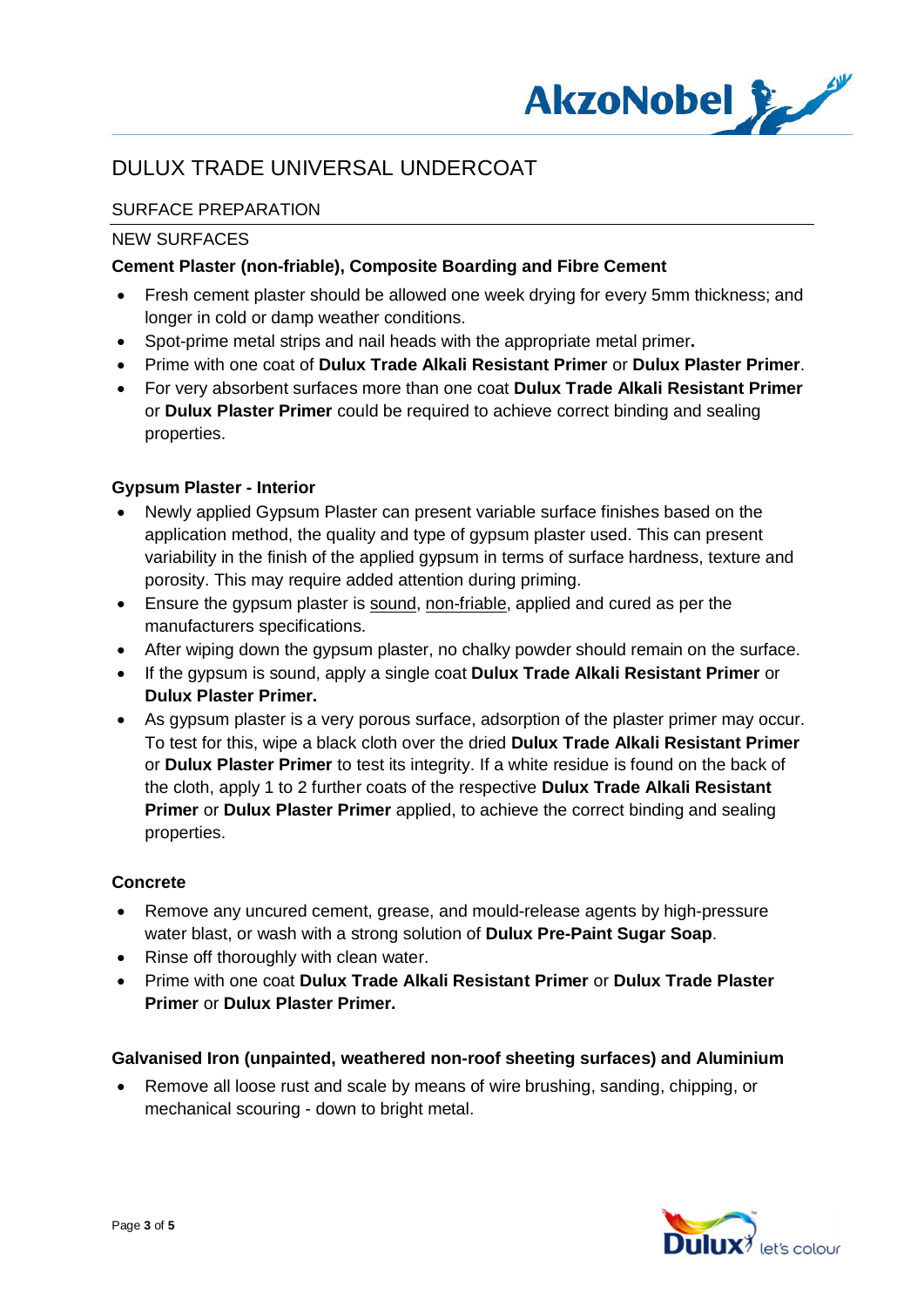

## SURFACE PREPARATION

### NEW SURFACES

## **Galvanised Iron (unpainted, weathered non-roof sheeting surfaces) and Aluminium – Continued**

- · Remove all traces of dirt, grease, salts and zinc corrosion (white rust) from the surface with **Dulux Galvanised Iron Cleaner.** Ensure complete removal of **Dulux Galvanised Iron Cleaner** by rinsing with running water. A water-break free surface indicates thorough cleaning - running water should not form droplets. If a water-break free surface was not achieved, repeat the cleaning process. Prime immediately after cleaning.
- · Prime with one coat **Dulux Trade Corrocote 1 Metal Etch Primer** or **Dulux Trade Corrocote 3 Metal Etch Primer** or **Dulux Galvanised Iron Primer**, depending on the severity of the conditions. Two coats recommended for coastal conditions.

### **Mild Steel and Iron**

- Inspect shop-primer thoroughly for damage by installation. All rust, scale and dirt must be removed by scraping or with steel wire brushes, and then sanded with medium grit sandpaper, finishing with fine grit sandpaper - down to a bright metal finish. Ensure that the sanded areas are dry and free of grease and dust. A solvent wash (rags dipped in lacquer thinner) may be used. Change the rags frequently. Allow drying.
- · Prime with one or two coats **Dulux Trade Steel Primer or Dulux Trade Corrocote 1 Metal Etch Primer**, depending on the severity of the conditions. Two coats recommended for coastal conditions. Follow with **Dulux Trade Universal Undercoat**.

### **Wooden Surfaces**

- · Timber treated with borer- or fire retardant may cause slow drying (consult supplier).
- · Treat knots in timber with Knotting Agent.
- · Spot prime nail heads with **Dulux Trade Steel Primer.**
- · Prime with one coat **Dulux Wood Primer**, followed by one coat **Dulux Trade Universal Undercoat** or **Dulux Universal Undercoat.**
- · Special attention must be given to painting the end grain to avoid moisture penetration apply a second coat after 10 - 20 minutes.

### PREVIOUSLY PAINTED SURFACES

- · Loose, flaking paint must be completely removed. Hard glossy surface, i.e. enamel surfaces should be sanded to a matt finish to provide a key and improve intercoat adhesion.
- · Remove oil, grease dirt or any other contaminants with **Dulux Pre-Paint Sugar Soap** Powder/water solution and allow drying.
- Spot-prime exposed substrate areas with the appropriate primer.
- · Build up spot-primed areas with **Dulux Trade Universal Undercoat** or **Dulux Universal Undercoat** to the same level as the rest of the paintwork.
- Sand smooth after overnight drying.